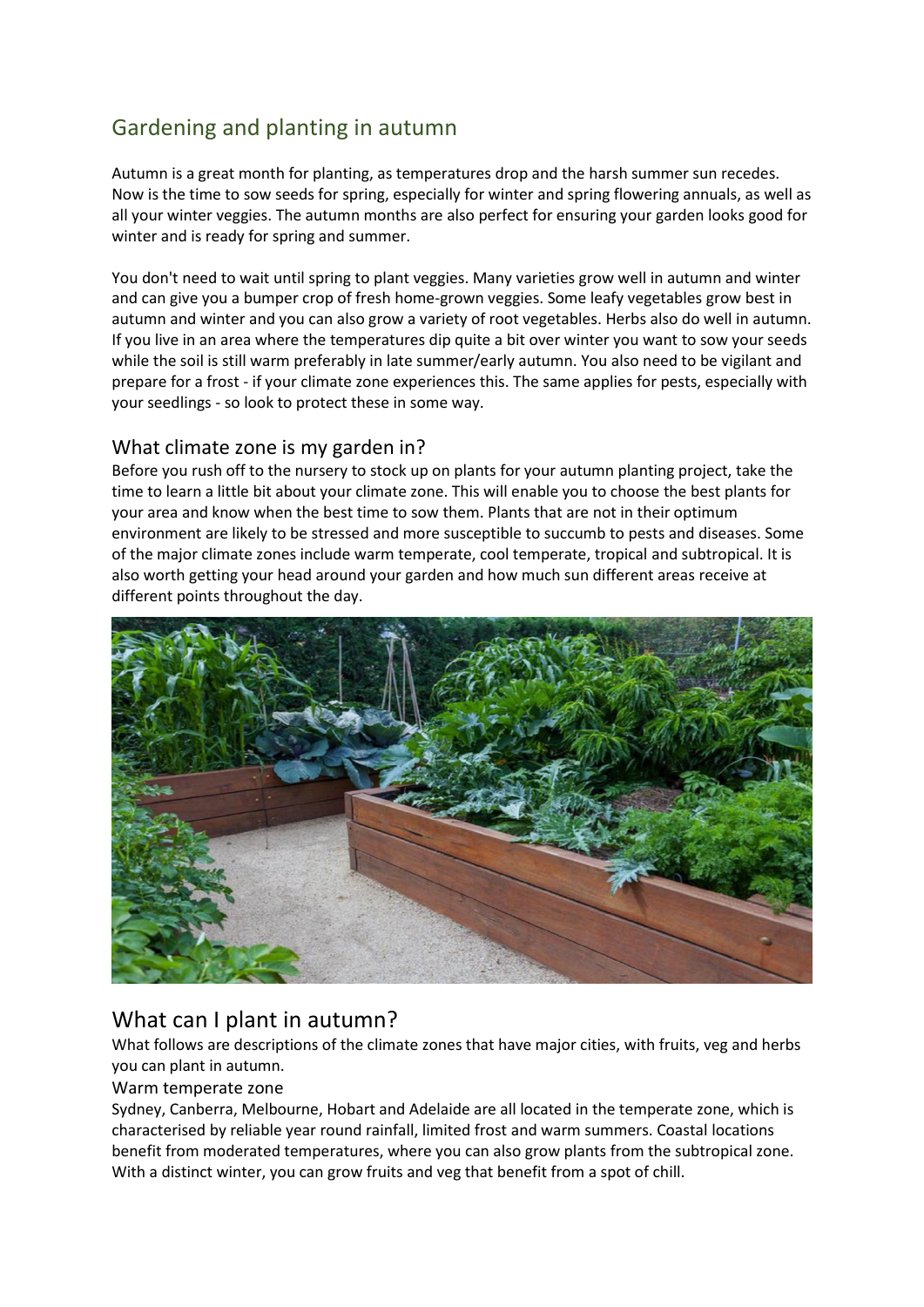Vegetables to grow in autumn include spinach, green beans and peas, as well as herbs like coriander, garlic, parsley and thyme. Cool temperate zone

This zone includes much of Tasmania and the ACT and all mountainous and tablelands of NSW,

Queensland and Victoria. Here pests are not a problem, but you do have to pick your growing season more carefully if you are planning on veg like tomatoes. Fruits like cherries and apples and other stone fruit will however thrive.

Veg that should thrive here include beetroot, cabbage, carrot, cauliflower, broccoli, spinach, lettuce, onion, parsnip, potatoes and turnip. Herbs to try are chives, coriander, garlic, lemongrass, mint, oregano, parsley, rosemary and tarragon.

#### Subtropical zone

Much of this zone is situated in South East Queensland and Northern NSW, with mild temperatures year around, high humidity and a summer rainfall season. Besides being able to grow all the species that thrive in these conditions, you can also try some temperate species over winter. Vegetables to plant in autumn include broccoli, lettuce, onion, peas, spinach, spring onion and turnip. Herbs that will flourish at this time of year include coriander, fennel, garlic, lavender, parsley, rocket, sage, rosemary and thyme.

#### Tropical zone

If you live anywhere near the top end, including north Queensland and northern WA then you will experience a monsoon driven wet, and high humidity year round. You will be limited to plants adapted to these conditions, including tropical fruit such as paw paw and mango. Pests are a problem, especially if you are growing plants to eat.

Here you can try sow beans, capsicum, carrot, cucumber, eggplant, lettuce, melons, okra, potato, pumpkin, radish, squash, sweet corn, sweet potato and zucchini - as well as herbs like basil, coriander and parsley.

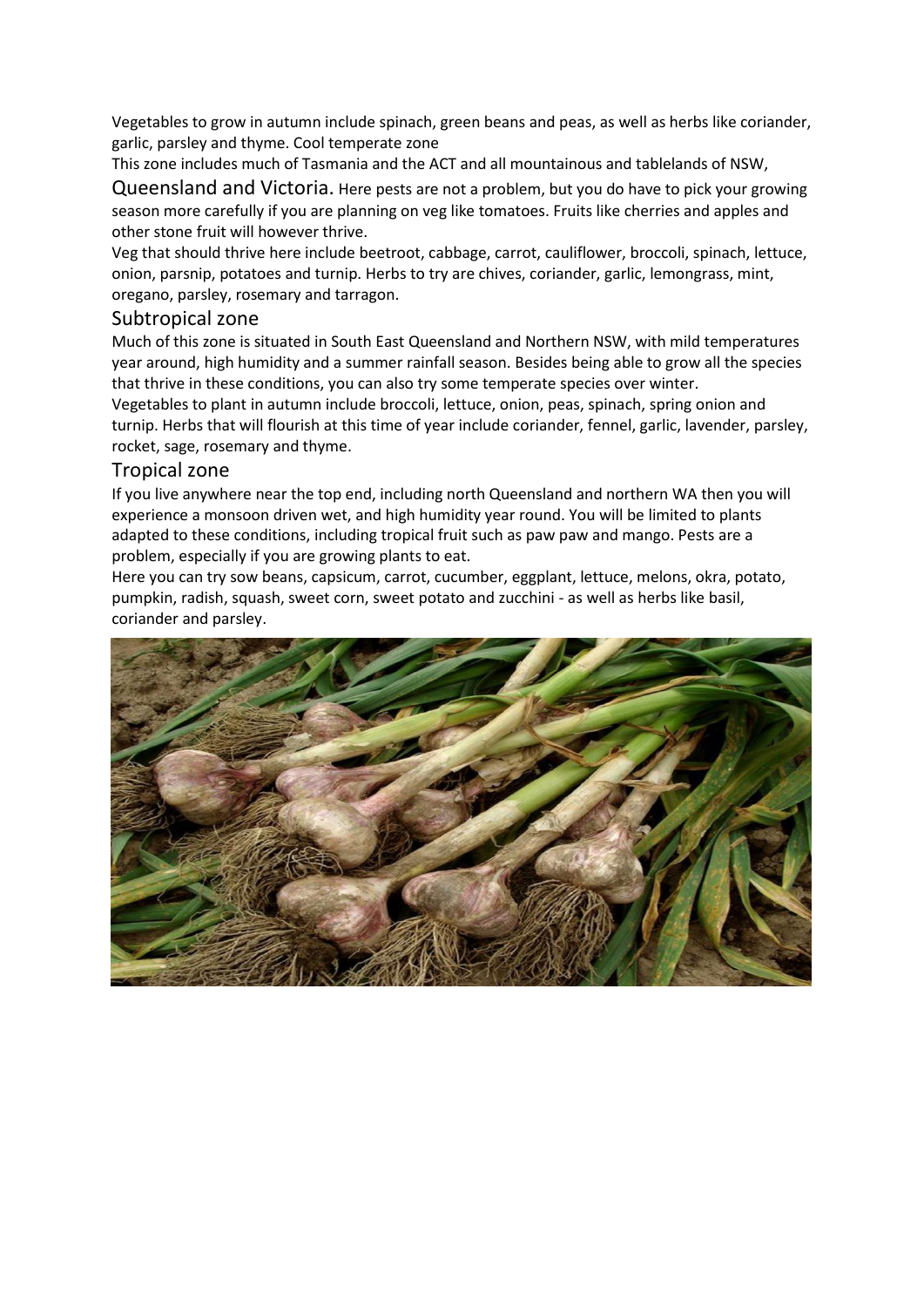### Grow an autumn superfood: Kale



If you want to grow kale, one of the so-called "superfoods", you can in your own backyard

Kale, which is rich in protein, vitamins and other essential nutrients is perfect for sowing in autumn, as it is a cool season vegetable. The colder it is the sweeter your kale will taste. Grow kale in your veggie garden or mix it in with your flowers and other plants. It is a beautiful plant and you can trim it as you need it. Kale likes full sun and rich, well drained soil with a neutral pH and add compost, manure or a high nitrogen feed if your soil is not up to scratch. Plant seedlings about 1cm deep, or transfer seedlings into soil with at least 30cm between plants. Water well, apply mulch and protect from too much direct sun. In two months or so you should have a harvest of kale to enjoy.



How to grow broccoli